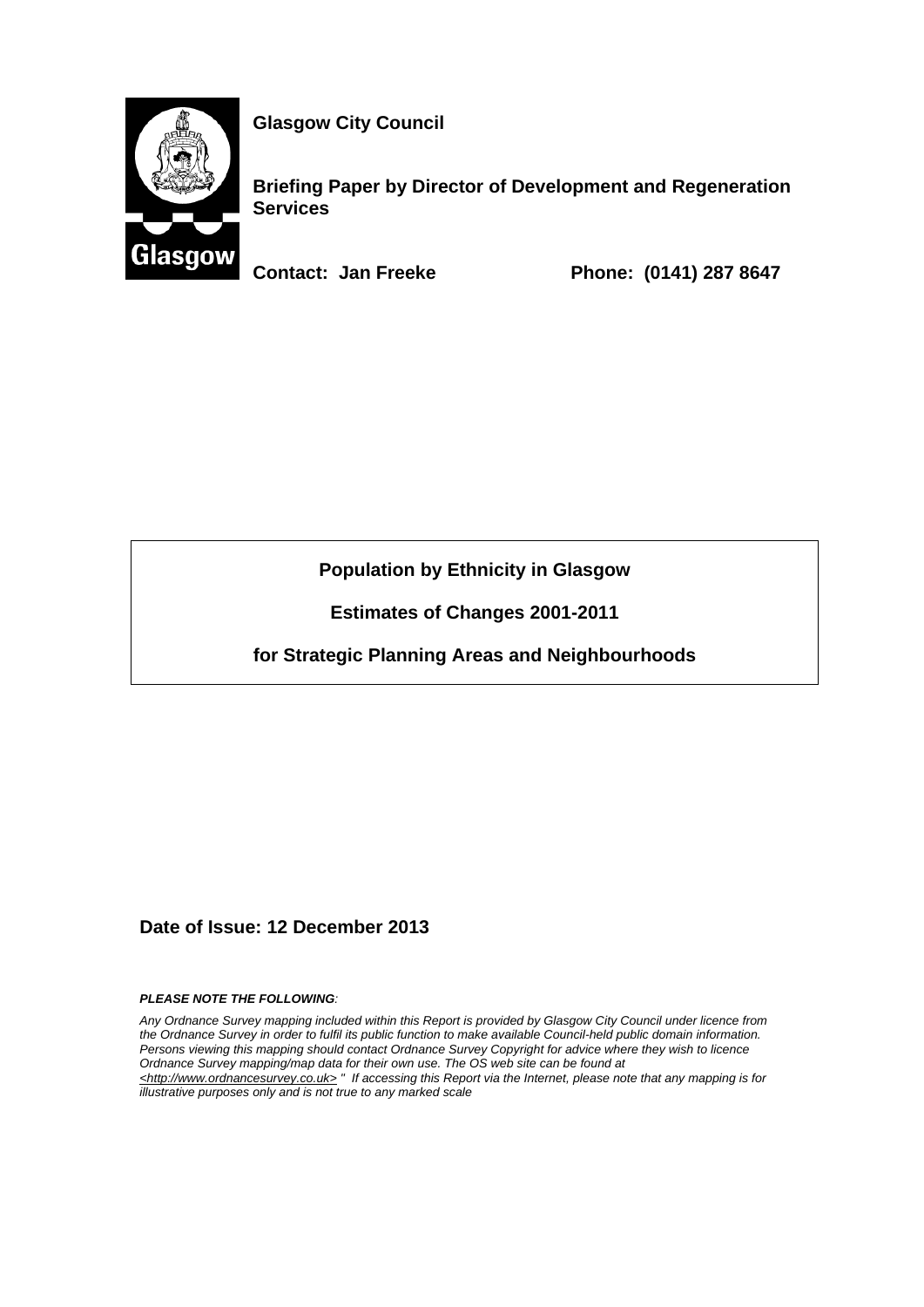## **1. INTRODUCTION**

The 2011 Census results show that, since 2001, Glasgow's ethnic minority population has changed significantly. Two factors have contributed to this change:-

- The Council's contract with the National Asylum Support Service (NASS) was in its early stages in 2001. Since then, significant numbers of people have been granted refugee status;
- Ten new member states have been granted accession to the European Union leading to new patterns of migration across the EU's internal borders.

In addition, there is evidence of larger numbers of people from Western and Southern European countries living in Glasgow. This could be connected to Glasgow's improved employment position since 1996. A further factor is the increase in the number of international students. These factors have changed not only the size of the ethnic minority population in Glasgow, but also its diversity.

## **2. POPULATION BY ETHNICITY – CITY-WIDE RESULTS**

In 2001, Glasgow's ethnic minorities were defined in terms of the Black and Minority Ethnic (BME) population, which, according to the 2001 Census, made up 5.5% of Glasgow's population. However, the Council's statutory equality duties apply to all Glasgow's residents, therefore it is appropriate to include the "Other White" group in the broad "ethnic minority" classification. The changes in Glasgow's ethnic minority population, resulting from the accession of new member states to the European Union, are reflected in the new definition. Tables 1 and 2 give the estimates for both the "old" and the new definition.

#### *It should be noted that the ethnicity question in the 2011 Census is somewhat different from the question in the 2001 Census. The comparisons given in this paper are therefore approximate, rather than exact.*

| <b>Ethnic Group</b>            | 2001<br>Population | %        | 2011<br>Population | $\%$    |
|--------------------------------|--------------------|----------|--------------------|---------|
| <b>Total Population</b>        | 577,869            | 100.00%  | 593,245            | 100.00% |
| White Scottish British Irish   | 536,015            | 92.76%   | 501,623            | 84.56%  |
| <b>Total ethnic minorities</b> | 41.854             | 7.24%    | 91,622             | 15.44%  |
| Other White                    | 10,344             | 1.79%    | 22,938             | 3.87%   |
| Total BME (2001 definition)    | 31,510             | 5.45%    | 68,684             | 11.58%  |
| Indian                         | 4.173              | 0.72%    | 8,640              | 1.46%   |
| Pakistani                      | 15,330             | 2.65%    | 22,405             | 3.78%   |
| Bangladeshi                    | 237                | $0.04\%$ | 458                | 0.08%   |
| Chinese                        | 3,876              | $0.67\%$ | 10,689             | 1.80%   |
| Asian Other                    | 2,020              | 0.35%    | 5,566              | 0.94%   |
| African, Caribbean or Black    | 1,792              | 0.31%    | 14,246             | 2.40%   |
| Any Mixed Background           | 2,046              | 0.35%    | 2,879              | 0.49%   |
| <b>Other Ethnic Group</b>      | 2,036              | 0.35%    | 3.801              | 0.64%   |

**Table 1 - Population Estimates by Ethnicity 2001and 2011 in Glasgow City.**

**Data Source: National Records of Scotland Census 2001 and 2011 - CROWN COPYRIGHT RESERVED**

Table 1 shows that the ethnic minority population of Glasgow has increased from 41,854 (7.2%) in 2001 to 91,622 (15.4%) in 2011.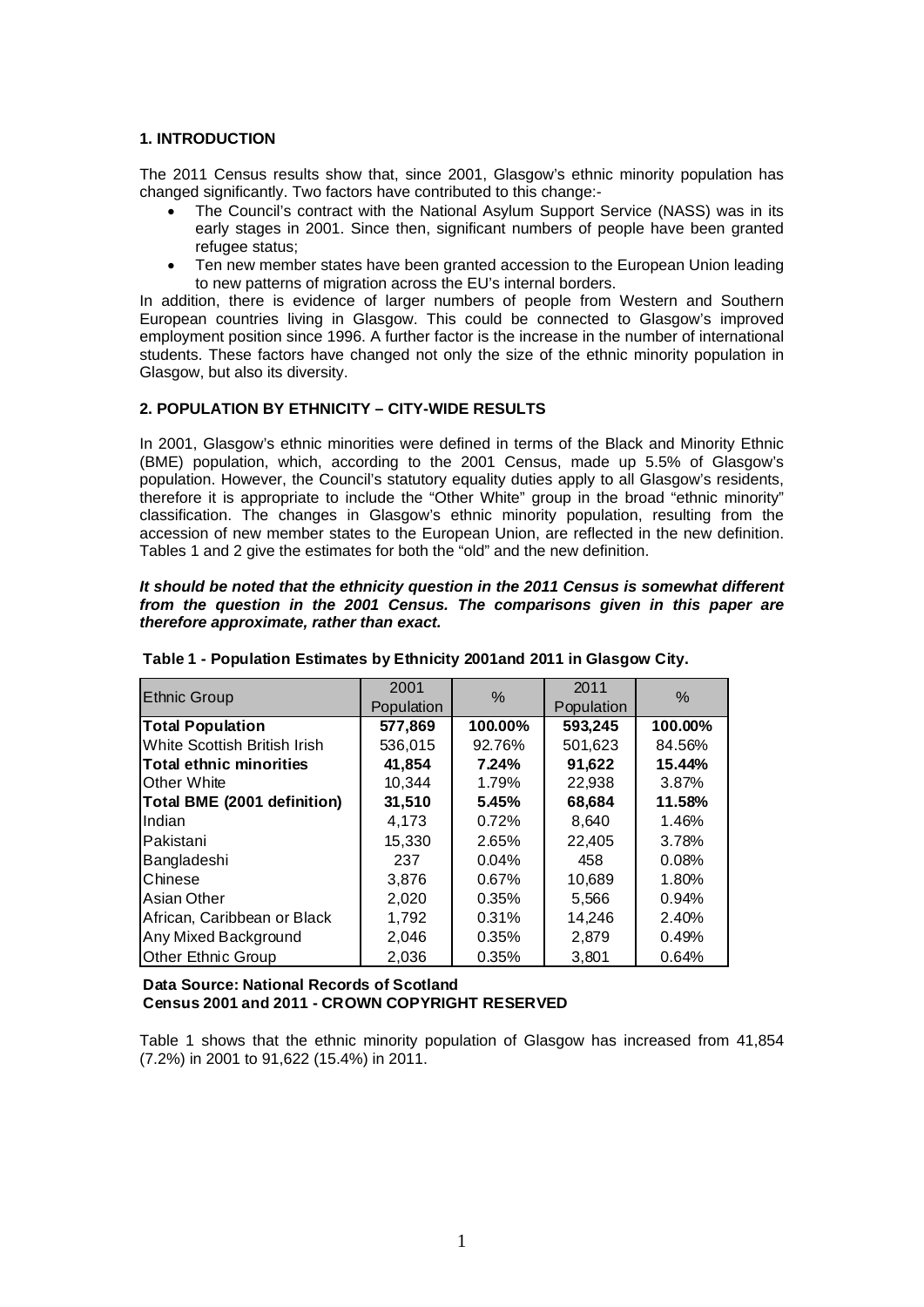Using the 2001 definition, Tables 1 and 2 show that Glasgow's BME population has risen from 31,510 in 2001 to 68,684 in 2011. This represents a rise in the population of about 37,200, or 118%.

|                                | 2001       | 2011       | change    | % change  |
|--------------------------------|------------|------------|-----------|-----------|
| <b>Ethnic Group</b>            | Population | Population | 2001-2011 | 2001-2011 |
| <b>Total Population</b>        | 577,869    | 593,245    | 15,376    | 2.7%      |
| White Scottish British Irish   | 536,015    | 501,623    | $-34,392$ | $-6.4%$   |
| <b>Total ethnic minorities</b> | 41,854     | 91,622     | 49,768    | 118.9%    |
| Other White                    | 10,344     | 22,938     | 12,594    | 121.8%    |
| Total BME (2001 definition)    | 31,510     | 68,684     | 37,174    | 118.0%    |
| Indian                         | 4,173      | 8.640      | 4,467     | 107.0%    |
| Pakistani                      | 15,330     | 22,405     | 7,075     | 46.2%     |
| Bangladeshi                    | 237        | 458        | 221       | 93.2%     |
| Chinese                        | 3,876      | 10,689     | 6,813     | 175.8%    |
| Asian Other                    | 2,020      | 5,566      | 3,546     | 175.5%    |
| African, Caribbean or Black    | 1,792      | 14,246     | 12,454    | 695.0%    |
| Any Mixed Background           | 2,046      | 2,879      | 833       | 40.7%     |
| <b>Other Ethnic Group</b>      | 2,036      | 3,801      | 1,765     | 86.7%     |

**Table 2 - Population Change by Ethnicity in Glasgow City, 2001-2011**

## **Data Source: National Records of Scotland Census 2001 and 2011 - CROWN COPYRIGHT RESERVED**

The largest *percentage* increase is for those classified as having an ethnic origin of "African, Caribbean or Black": a rise of almost 700%. This represents a numerical increase of just short of 12,500 (from 1,800 to 14,200).

There has been an increase of a similar size for the population categorised as "Other White", which includes all White people, who are not Scottish, British or Irish. The size of the "Other White" population has risen by almost 12,600, or 122%: from 10,344 in 2001 to 22,938 in 2011.

Available evidence indicates that, although a rise in the number of Eastern Europeans has been the main reason for the rise in the "Other White" population, there have also been increases in the numbers from Western and Southern European countries.

In addition to the above, Table 2 shows sizable numerical increases for the following ethnic groups: Pakistani (+7,100), Chinese (+6,800), Indian (+4,500) and Asian Other (+3,500).

# **3. GEOGRAPHIC PROFILE - BME POPULATION (Excluding "Other White").**

To assist with comparisons with 2001 Census results, the map and text for this section use the 2001 definition of ethnicity (BME population). Map 1 shows the locational pattern, in terms of neighbourhoods, for Glasgow's BME population in 2011. The "Other White" population is considered separately in section 4 below.

There are concentrations in Glasgow's City Centre, Sighthill/Roystonhill and Springburn, some neighbourhoods in the Inner South and South Nitshill/Darnley. The BME population share is highest in Pollokshields East (53%), Pollokshields West (37%), Govanhill (33%) and Ibrox/Kingston (24%). The BME population is very small in the East of Glasgow and in Carmunnock.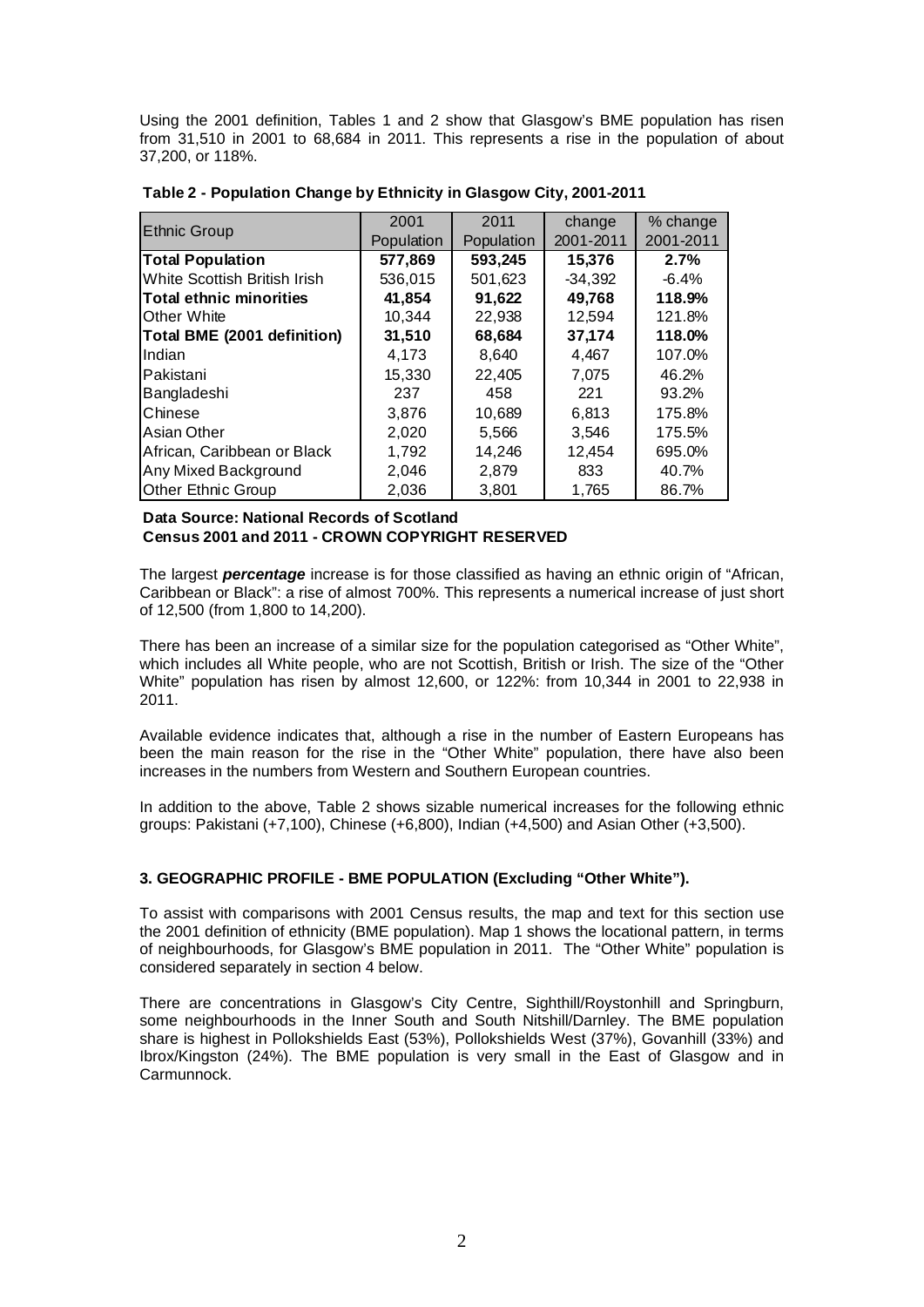

Since the Census in 2001, there have been some changes in the geographic profile of ethnic minority citizens in Glasgow. Where ethnic minority citizens already represented a higher proportion of the neighbourhood population than in the City as a whole, their proportion of the population has increased. To illustrate, only four neighbourhoods had an ethnic minority population of 12% or more in 2001, this rose to eighteen neighbourhoods in 2011.

The ethnic minority population of the City is now located in a wider range of neighbourhoods than those considered to be "traditional ethnic minority areas", indicating a greater degree of mobility in the City's established ethnic minority communities. Examples of neighbourhoods where the BME population has increased from a low base in 2001 are Pollok, Greater Govan, Knightswood, Ruchill/Possilpark and Toryglen. E.g. in Pollok the number of Pakistani, one of the largest ethnic minority groups within the City, rose from 71 to 454, i.e. an increase of 383.

The BME population has grown significantly in several neighbourhoods of Glasgow South, City Centre and Glasgow North. Between 2001 and 2011, the highest increases have been in Govanhill (from 19% to 33%), Greater Gorbals (from 3% to 13%), South Nitshill/Darnley (from 9% to 24%), Ibrox/Kingston (from 12% to 24%), Yorkhill/Anderston (from 12% to 26%), City Centre/Merchant City (from 11% to 23%), Sighthill/Roystonhill (from 11% to 30%) and Springburn (from 3% to 16%).

# **4. GEOGRAPHIC PROFILE – "OTHER WHITE" POPULATION.**

Map 2 shows that the locational pattern for the "Other White" population in Glasgow (West / City Centre / East) is somewhat different from the pattern for the BME population (North East / City Centre / South West, see Map 1). A broad grouping of "Other White" populations is concentrated in Glasgow's West End, the City Centre, Calton/Bridgeton and Tollcross/West Shettleston. Generally, these are areas where privately rented accommodation is common. Map 2 also shows some concentration of "Other White" people in Yoker and Scotstoun, Greater Govan, Ibrox/Kingston, Greater Gorbals, Govanhill and Arden & Carnwadric. The latter concentration is partly explained by the arrangement in Arden, where Glenoaks Housing Association provides accommodation for A8 nationals working for First Bus.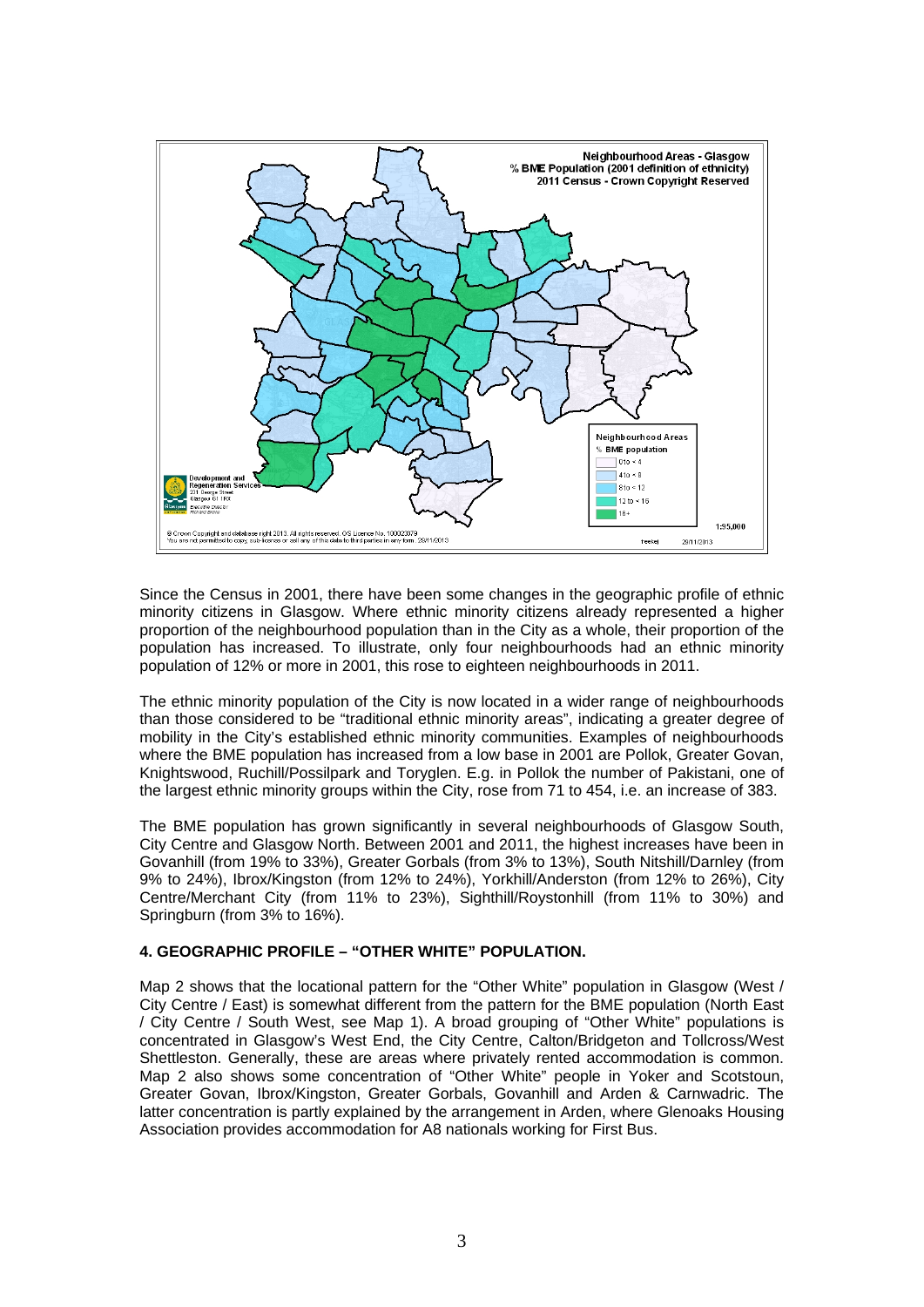

Between 2001 and 2011 the highest increases for the "Other White" population have been in Arden/Carnwadric (from 0.7% to 6.8%), Greater Govan (from 0.8% to 5.7%), Govanhill (from 1.8% to 6.2%), Calton/Bridgeton (from 2.7% to 8.0%), Parkhead/Dalmarnock (from 0.5% to 5.4%) and Tollcross/West Shettleston (from 0.7% to 5.3%).

The ethnicity question in the 2011 Census form contained the additional categories: "White – Polish" and "Other ethnic group – Arab, Arab Scottish or Arab British". Table A2 in the Appendix shows the numbers for these categories by neighbourhood.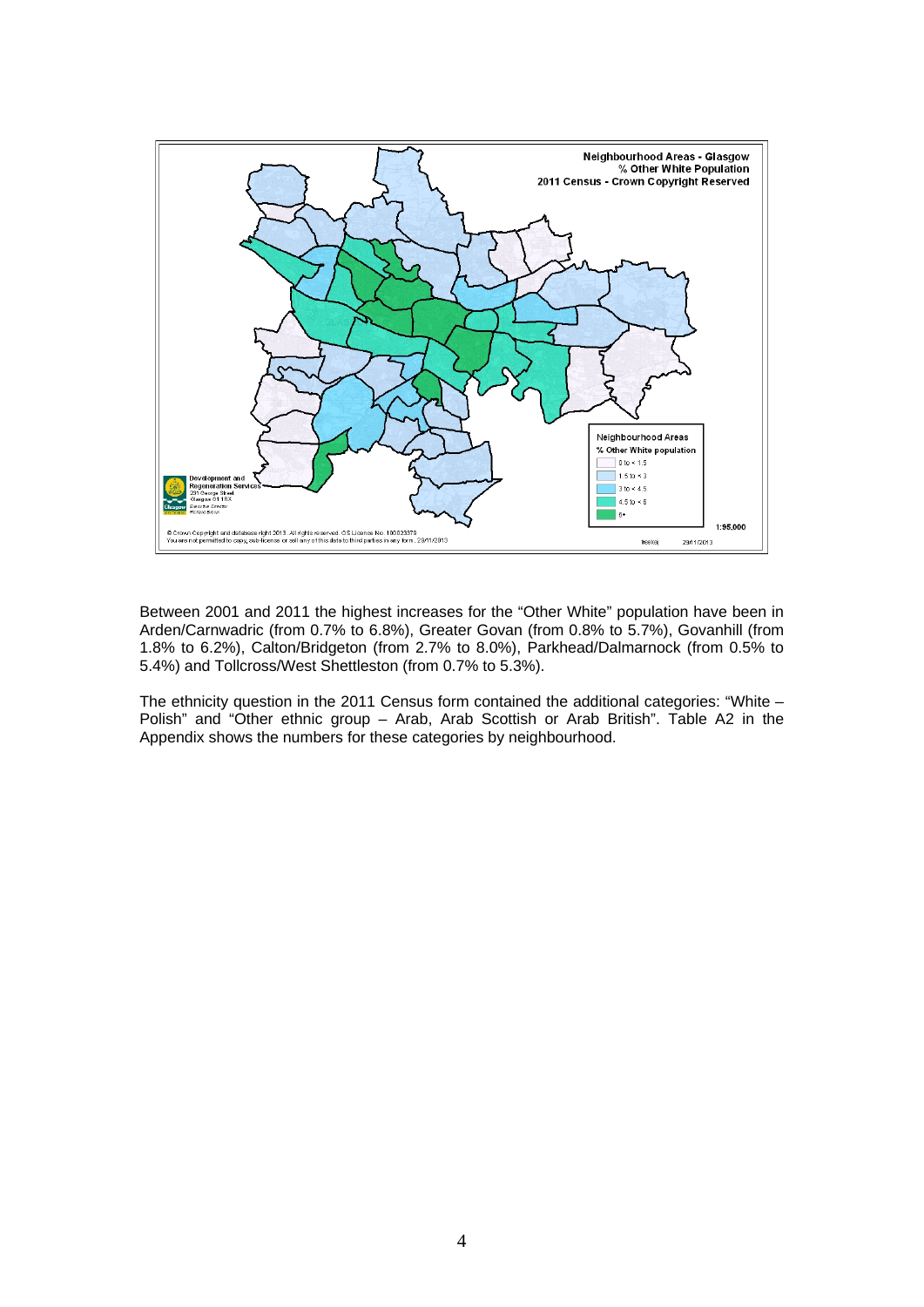## **APPENDIX – Tables with Detailed Results.**

The Tables of the Appendix show the more detailed results of this exercise for Strategic Planning Areas and Neighbourhoods in Glasgow:

- Table A1 gives the 2001 population estimates (Source: 2001 Census)
- Table A2 gives the 2011 population estimates (Source: 2011 Census)
- Table A3 compares the ethnic breakdown of the population in 2001 and 2011

The Appendix includes a map of the 56 neighbourhoods in the City, together with a list of the neighbourhood names.

The estimates in this paper are estimates for data zones, amalgamated to estimates for neighbourhoods on a "best-fit" basis. The grouping of the neighbourhoods to the three SPAs has made it necessary to make a small change to the neighbourhood definitions, in terms of data zones, in order to harmonise the neighbourhood definitions with the ward definitions. Given this change, the opportunity has been taken to make some further adjustments to the neighbourhood definitions, in order to eliminate some discrepancies with the definitions used in the Understanding Glasgow website.

As a result of this, there have been adjustments to the population numbers of the following neighbourhoods:

| upward adjustment                  | downward adjustment                  |
|------------------------------------|--------------------------------------|
| Hyndland, Dowanhill & Partick East | <b>IBroomhill &amp; Partick West</b> |
| Ruchill & Possilpark               | Springburn                           |
| Pollokshields East                 | Shawlands & Strathbungo              |

The adjustment has been applied to both the 2001 and 2011 estimates, so that the figures in the Tables, i.e. Tables 1 and 2, can be compared.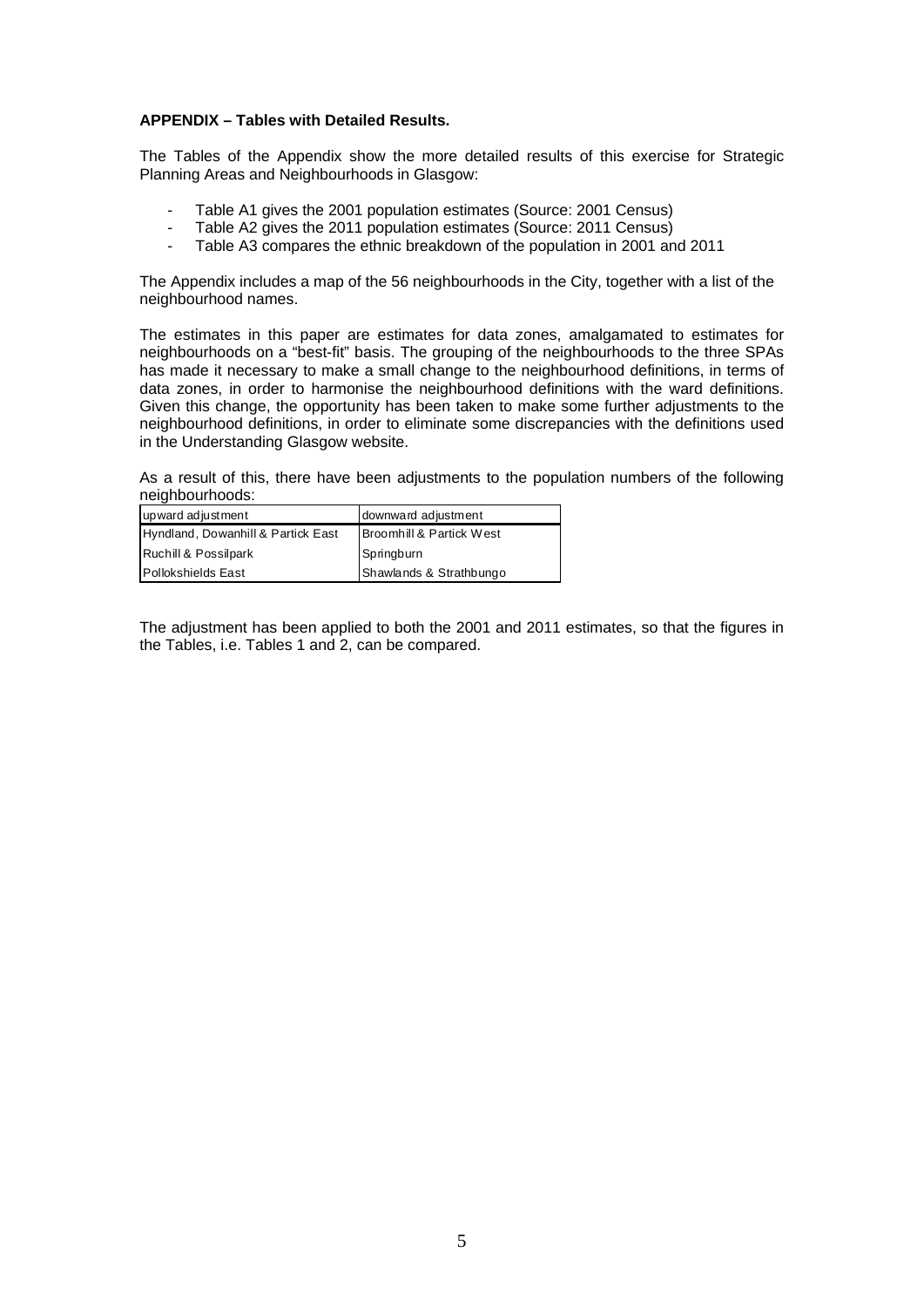| Neighbourhood                       | 2001 Total<br>population | <b>White</b><br>Scottish<br><b>British Irish</b> | Other<br>White | Indian         | Pakistani      | Bangla-<br>deshi | Chinese        | Asian<br>Other  | African,<br>Caribbean<br>or Black | Any Mixed<br>Back-<br>ground | Other<br>Ethnic<br>Group |
|-------------------------------------|--------------------------|--------------------------------------------------|----------------|----------------|----------------|------------------|----------------|-----------------|-----------------------------------|------------------------------|--------------------------|
| Anniesland, Jordanhill & Whiteinch  | 9,738                    | 9,194                                            | 173            | 124            | 86             | 2                | 48             | 19              | 20                                | 57                           | 15                       |
| <b>Blairdardie</b>                  | 3,784                    | 3,689                                            | 22             | 25             | 18             | $\mathbf{1}$     | $\mathbf{1}$   | 8               | $\overline{2}$                    | $\overline{7}$               | 11                       |
| <b>Broomhill &amp; Partick West</b> | 11,269                   | 10,498                                           | 273            | 121            | 132            | $\overline{7}$   | 71             | 35              | 26                                | 69                           | 37                       |
| City Centre & Merchant City         | 12,073                   | 9,816                                            | 897            | 166            | 279            | 3                | 435            | 126             | 95                                | 114                          | 142                      |
| Drumchapel                          | 13,453                   | 13,233                                           | 89             | 8              | 15             | $\mathbf{1}$     | 9              | $6\overline{6}$ | 20                                | 52                           | 20                       |
| Hillhead & Woodlands                | 18,507                   | 14,762                                           | 877            | 436            | 1,338          | 48               | 429            | 145             | 156                               | 138                          | 178                      |
| Hyndland, Dowanhill & Partick East  | 17,122                   | 15,410                                           | 934            | 176            | 193            | 13               | 112            | 48              | 56                                | 93                           | 87                       |
| Kelvindale & Kelvinside             | 9,242                    | 7,967                                            | 436            | 243            | 193            | 23               | 114            | 87              | 63                                | 48                           | 68                       |
| Knightswood                         | 17,111                   | 16,675                                           | 164            | 49             | 49             | 0                | 23             | 39              | 40                                | 48                           | 24                       |
| Lambhill & Milton                   | 13,922                   | 13,618                                           | 94             | 29             | 32             | $\overline{c}$   | 86             | 9               | 14                                | 19                           | 19                       |
| Maryhill Road Corridor              | 12,921                   | 11,851                                           | 465            | 107            | 153            | $\mathbf{1}$     | 112            | 40              | 57                                | 86                           | 49                       |
| North Maryhill & Summerston         | 12,569                   | 11,979                                           | 141            | 91             | 56             | 3                | 138            | 47              | 32                                | 46                           | 36                       |
| Ruchill & Possilpark                | 10,096                   | 9,898                                            | 55             | 14             | 8              | $\mathbf 0$      | 20             | 13              | 34                                | 28                           | 26                       |
| Temple & Anniesland                 | 10,888                   | 10,454                                           | 149            | 42             | 79             | $\overline{2}$   | 24             | 28              | 49                                | 34                           | 27                       |
| Yoker & Scotstoun                   | 11,751                   | 11,037                                           | 227            | 20             | 133            | 6                | 28             | 111             | 38                                | 80                           | 71                       |
| Yorkhill & Anderston                | 8,264                    | 6,660                                            | 613            | 198            | 338            | 11               | 183            | 59              | 70                                | 54                           | 78                       |
| North West SP Area                  | 192,710                  | 176,741                                          | 5,609          | 1,849          | 3,102          | 123              | 1,833          | 820             | 772                               | 973                          | 888                      |
| <b>Baillieston &amp; Garrowhill</b> | 18,480                   | 17,971                                           | 93             | 51             | 105            | $\mathbf 0$      | 184            | 26              | 15                                | 27                           | 8                        |
| Balornock & Barmulloch              | 8,054                    | 7,959                                            | 43             | $\overline{7}$ | 13             | $\mathbf{1}$     | $\Omega$       | 3               | 6                                 | 12                           | 10                       |
| Blackhill & Hogganfield             | 3,823                    | 3,537                                            | 18             | 31             | 71             | $\overline{2}$   | 135            | 8               | 3                                 | 8                            | 10                       |
| Calton & Bridgeton                  | 12.008                   | 11.312                                           | 325            | 60             | 79             | $\overline{4}$   | 109            | 9               | 38                                | 28                           | 44                       |
| Dennistoun                          | 10,579                   | 9,989                                            | 242            | 40             | 155            | $\overline{4}$   | 37             | 36              | 21                                | 20                           | 35                       |
| Easterhouse                         | 10,023                   | 9,919                                            | 35             | $\overline{7}$ | 11             | 0                | $\mathbf{1}$   | 3               | 12                                | 27                           | 8                        |
| Haghill & Carntyne                  | 9.134                    | 8,917                                            | 76             | 13             | 27             | $\Omega$         | 45             | 6               | 13                                | 20                           | 17                       |
| Mount Vemon & East Shettleston      | 11,925                   | 11,716                                           | 93             | 21             | 32             | 1                | 34             | 5               | 11                                | 8                            | 4                        |
| Parkhead & Dalmamock                | 6,996                    | 6,918                                            | 33             | $\overline{4}$ | $\overline{4}$ | $\overline{2}$   | $\overline{7}$ | $\overline{2}$  | 5                                 | 18                           | 3                        |
| Riddrie & Cranhill                  | 11,001                   | 10,882                                           | 77             | 5              | 13             | $\Omega$         | $\Omega$       | 2               | 10                                | $\overline{7}$               | 5                        |
| Robroyston & Millerston             | 4,842                    | 4,442                                            | 58             | 71             | 39             | 1                | 189            | 13              | $\mathbf 0$                       | 5                            | 24                       |
| Ruchazie & Garthamlock              | 7,681                    | 7,576                                            | 48             | 8              | 14             | $\mathbf 0$      | $\overline{c}$ | 10              | 11                                | 9                            | 3                        |
| Sighthill, Roystonhill & Germiston  | 11,400                   | 9,846                                            | 281            | 28             | 82             | 36               | 159            | 285             | 265                               | 80                           | 338                      |
| Springboig & Barlanark              | 13,566                   | 13,437                                           | 49             | $\overline{7}$ | 15             | $\mathbf{1}$     | 11             | $\mathbf 0$     | 22                                | 17                           | $\overline{7}$           |
| Springburn                          | 12,952                   | 12,395                                           | 162            | 30             | 35             | 12               | 65             | 75              | 105                               | 32                           | 41                       |
| Tollcross & West Shettleston        | 16,163                   | 15,821                                           | 110            | 28             | 74             | $\mathbf 0$      | 55             | 11              | 24                                | 28                           | 12                       |
| North East SP Area                  | 168,627                  | 162,637                                          | 1,743          | 411            | 769            | 64               | 1,033          | 494             | 561                               | 346                          | 569                      |

**Table A1 - Population Estimates 2001 by Ethnicity for Strategic Planning Areas and Neighbourhoods in Glasgow City (2001 Census - Crown Copyright Reserved)**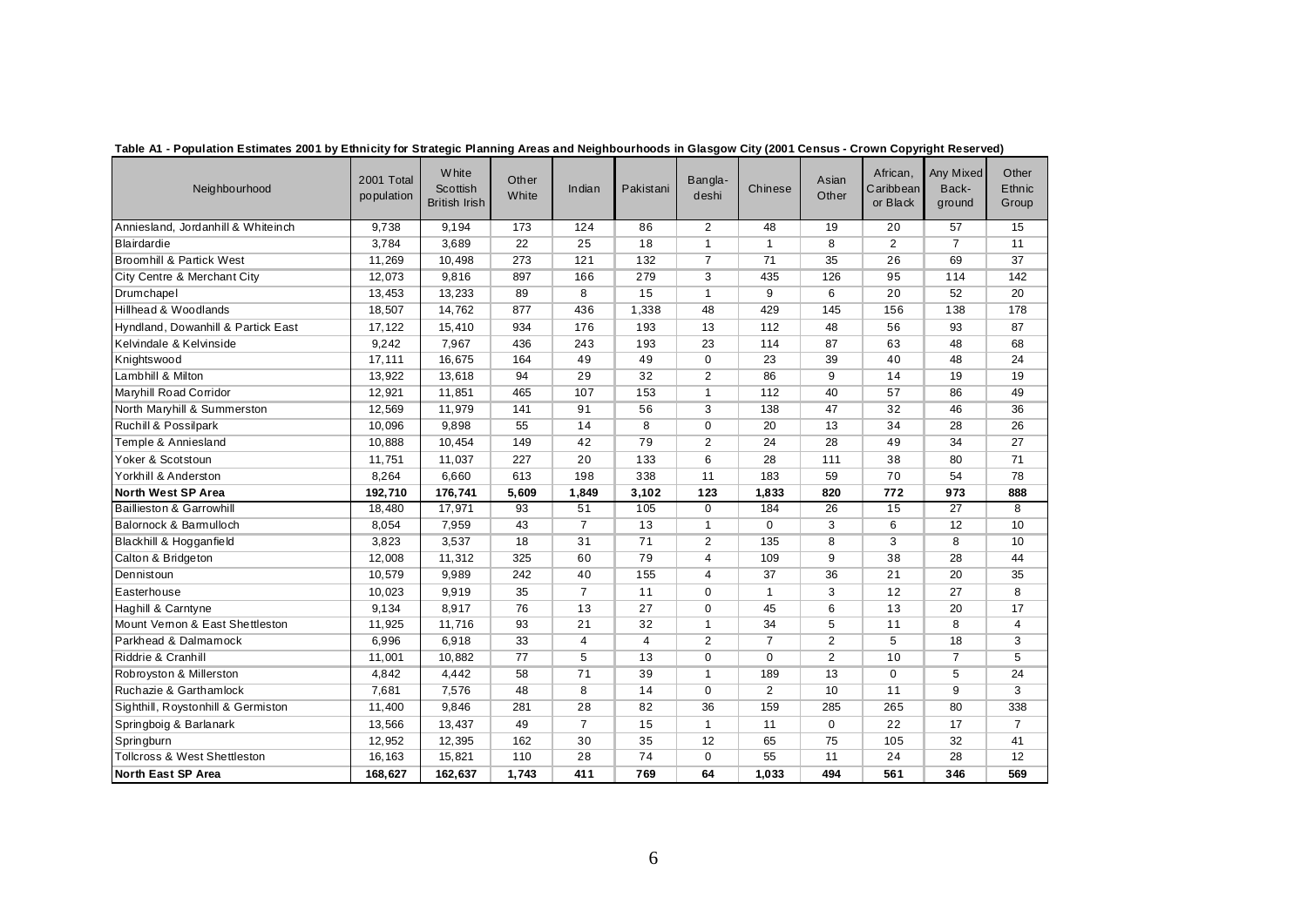| Neighbourhood                     | 2001 Total<br>population | <b>White</b><br>Scottish<br><b>British Irish</b> | Other<br>White | Indian          | Pakistani        | Bangla-<br>deshi | Chinese         | Asian<br>Other | African,<br>Caribbean<br>or Black | Any Mixed<br>Back-<br>ground | Other<br>Ethnic<br>Group |
|-----------------------------------|--------------------------|--------------------------------------------------|----------------|-----------------|------------------|------------------|-----------------|----------------|-----------------------------------|------------------------------|--------------------------|
| Arden & Camwadric                 | 9.662                    | 9.139                                            | 66             | $\overline{36}$ | $\overline{212}$ | $\Omega$         | $\overline{70}$ | 48             | 16                                | 46                           | 29                       |
| Bellahouston, Craigton & Mosspark | 8,930                    | 8,424                                            | 82             | 53              | 300              | 5                | 11              | 10             | 10                                | 23                           | 12                       |
| Carmunnock                        | 1.378                    | 1.345                                            | 23             | $\overline{2}$  | 3                | $\Omega$         | $\mathbf 0$     | $\Omega$       | $\Omega$                          | 4                            | $\mathbf{1}$             |
| Castlemilk                        | 13,938                   | 13,632                                           | 74             | 18              | 54               | 3                | 12              | 30             | 24                                | 34                           | 57                       |
| <b>Cathcart &amp; Simshill</b>    | 6,953                    | 6,626                                            | 96             | 45              | 133              | $\overline{2}$   | 12              | 8              | 15                                | 11                           | 5                        |
| Corkerhill & North Pollok         | 4.647                    | 4,588                                            | 27             | 3               | 10               | $\mathbf{1}$     | 6               | 2              | 0                                 | 10                           | 0                        |
| Croftfoot                         | 6.788                    | 6,576                                            | 76             | 12              | 80               | $\mathbf 0$      | 19              | 2              | 11                                | 6                            | 6                        |
| Crookston & South Cardonald       | 8,423                    | 8,266                                            | 68             | 6               | 35               | $\mathbf{1}$     | 15              | 6              | 3                                 | 16                           | $\overline{7}$           |
| Govanhill                         | 14, 155                  | 11,204                                           | 258            | 238             | 2,004            | 4                | 96              | 109            | 73                                | 78                           | 91                       |
| <b>Greater Gorbals</b>            | 7.784                    | 7,471                                            | 90             | 29              | 82               | $\mathbf{1}$     | 25              | 23             | 30                                | 19                           | 14                       |
| Greater Govan                     | 12,315                   | 12,004                                           | 95             | 25              | 97               | $\mathbf 0$      | 27              | 14             | 13                                | 28                           | 12                       |
| Ibrox & Kingston                  | 12,863                   | 11,051                                           | 284            | 228             | 895              | $\overline{4}$   | 143             | 56             | 48                                | 55                           | 99                       |
| Kingspark & Mount Florida         | 9.805                    | 9,055                                            | 152            | 87              | 406              | $\mathbf{1}$     | 29              | 10             | 17                                | 33                           | 15                       |
| Langside & Battlefield            | 12,880                   | 11,405                                           | 386            | 101             | 691              | 2                | 89              | 34             | 47                                | 65                           | 60                       |
| Newlands & Cathcart               | 7,485                    | 6,784                                            | 133            | 92              | 391              | $\Omega$         | 12              | 29             | 11                                | 18                           | 15                       |
| North Cardonald & Penilee         | 14,326                   | 14,026                                           | 121            | 10              | 80               | $\Omega$         | 14              | 15             | 19                                | 33                           | 8                        |
| Pollok                            | 9,843                    | 9,577                                            | 67             | 33              | 71               | $\Omega$         | 47              | 14             | $\overline{4}$                    | 20                           | 10                       |
| Pollokshaws & Mansewood           | 12,144                   | 11,040                                           | 184            | 105             | 540              | 3                | 41              | 71             | 47                                | 66                           | 47                       |
| <b>Pollokshields East</b>         | 7,036                    | 3,537                                            | 134            | 264             | 2,844            | 8                | 44              | 93             | 20                                | 45                           | 47                       |
| Pollokshields West                | 7,054                    | 4,711                                            | 212            | 327             | 1,561            | 11               | 103             | 66             | 18                                | 27                           | 18                       |
| Priesthill & Househillwood        | 8.628                    | 8,526                                            | 31             | 2               | 17               | $\mathbf{1}$     | 13              | 9              | $\overline{2}$                    | 21                           | 6                        |
| Shawlands & Strathbungo           | 8,249                    | 7,085                                            | 256            | 109             | 650              | $\mathbf{1}$     | 35              | 39             | 25                                | 36                           | 13                       |
| South Nitshill & Darnley          | 6.090                    | 5,526                                            | 39             | 79              | 286              | 2                | 128             | 15             | 0                                 | 8                            | $\overline{7}$           |
| Toryglen                          | 5.156                    | 5,039                                            | 38             | 9               | 17               | $\Omega$         | 19              | 3              | 6                                 | 25                           | $\Omega$                 |
| South SP Area                     | 216,532                  | 196,637                                          | 2,992          | 1,913           | 11,459           | 50               | 1,010           | 706            | 459                               | 727                          | 579                      |
| <b>Glasgow City</b>               | 577,869                  | 536,015                                          | 10.344         | 4,173           | 15,330           | 237              | 3,876           | 2.020          | 1,792                             | 2,046                        | 2,036                    |

**Table A1 - Population Estimates 2001 by Ethnicity for Strategic Planning Areas and Neighbourhoods in Glasgow City (2001 Census - Crown Copyright Reserved)**

**Source: National Records of Scotland - 2001 Census - CROWN COPRIGHT RESERVED**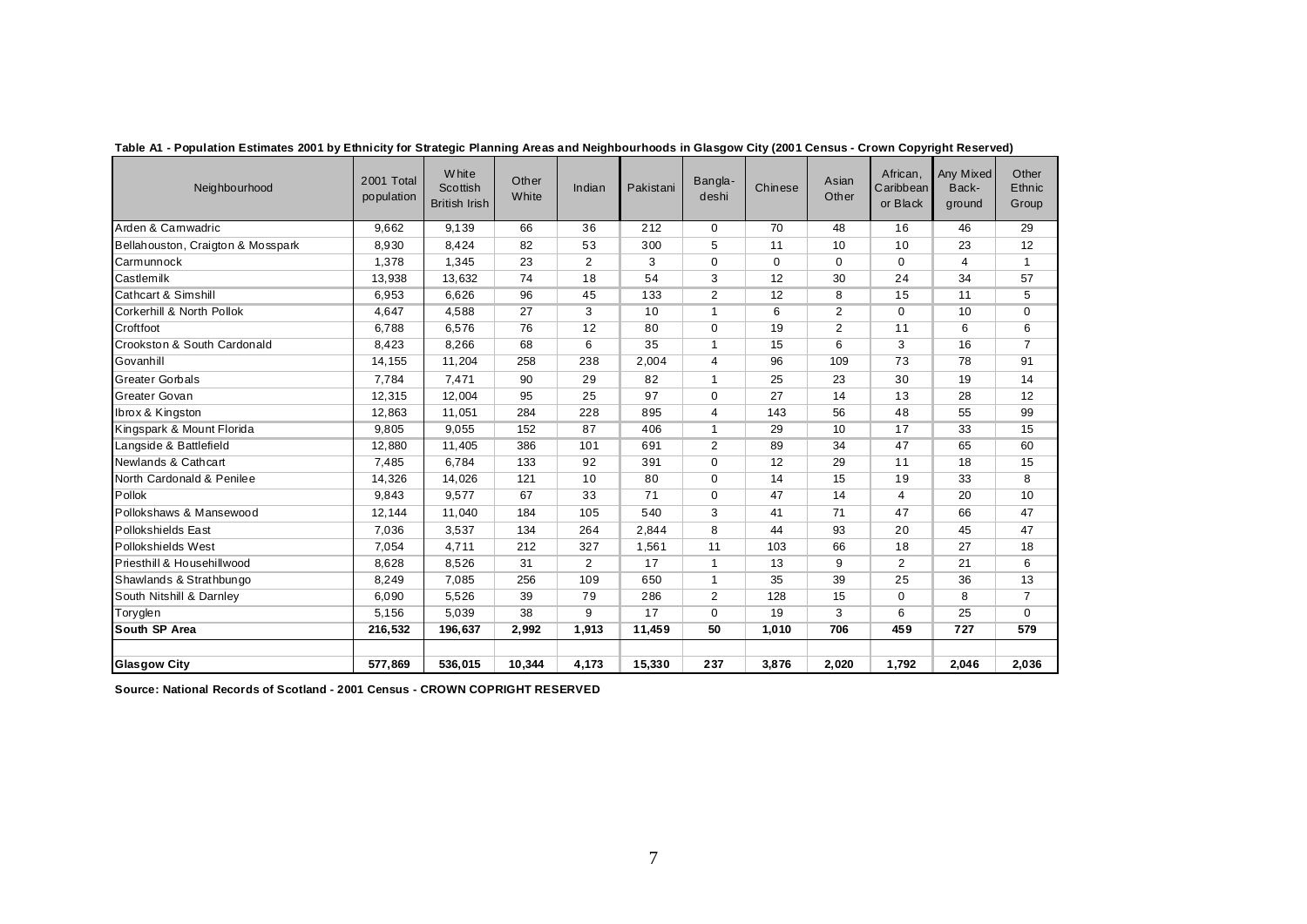| Neighbourhood                           | 2011 Total<br>population | White<br>Scottish<br><b>British Irish</b> | Other White<br>Polish | Other<br>White<br>Other | Indian | Pakistani | Bangla-<br>deshi | Chinese | Asian<br>Other | African,<br>Caribbean<br>or Black | Any Mixed<br>Back-<br>ground | Other<br>Ethnic<br>Group<br>Arab | Other<br>Ethnic<br>Group<br>Other |
|-----------------------------------------|--------------------------|-------------------------------------------|-----------------------|-------------------------|--------|-----------|------------------|---------|----------------|-----------------------------------|------------------------------|----------------------------------|-----------------------------------|
| Anniesland, Jordanhill & Whiteinch      | 10.117                   | 9.069                                     | 111                   | 214                     | 153    | 216       | $\overline{4}$   | 96      | 52             | 128                               | 44                           | 21                               | 9                                 |
| Blairdardie                             | 3,868                    | 3,635                                     | $\overline{4}$        | 33                      | 34     | 38        | 3                | 20      | 34             | 53                                | 5                            | 6                                | 3                                 |
| Broomhill & Partick West                | 13,768                   | 11,802                                    | 89                    | 562                     | 240    | 167       | 14               | 367     | 146            | 148                               | 129                          | 72                               | 32                                |
| City Centre & Merchant City             | 16,424                   | 11,192                                    | 164                   | 1,346                   | 526    | 353       | 25               | 1,378   | 398            | 490                               | 154                          | 342                              | 56                                |
| Drumchapel                              | 13,060                   | 12,186                                    | 138                   | 98                      | 26     | 116       | 3                | 90      | 60             | 283                               | 27                           | 13                               | 20                                |
| Hillhead & Woodlands                    | 19,765                   | 13,775                                    | 210                   | 1,344                   | 533    | 1,382     | 48               | 1,088   | 363            | 431                               | 223                          | 296                              | 72                                |
| Hyndland, Dowanhill & Partick East      | 18,070                   | 15,242                                    | 126                   | 1,128                   | 251    | 243       | 17               | 415     | 157            | 165                               | 199                          | 98                               | 29                                |
| Kelvindale & Kelvinside                 | 9,664                    | 7,734                                     | 50                    | 496                     | 309    | 272       | 22               | 338     | 115            | 144                               | 118                          | 20                               | 46                                |
| Knightswood                             | 17,555                   | 15,682                                    | 253                   | 209                     | 113    | 258       | 10               | 130     | 150            | 612                               | 49                           | 52                               | 37                                |
| Lambhill & Milton                       | 13,486                   | 12,706                                    | 94                    | 143                     | 48     | 72        | $\mathbf{1}$     | 104     | 71             | 152                               | 41                           | 30                               | 24                                |
| Maryhill Road Corridor                  | 13,088                   | 10,703                                    | 182                   | 739                     | 126    | 204       | 3                | 320     | 132            | 473                               | 124                          | 41                               | 41                                |
| North Maryhill & Summerston             | 12,031                   | 10,822                                    | 104                   | 185                     | 143    | 122       | 6                | 237     | 55             | 291                               | 45                           | 9                                | 12                                |
| Ruchill & Possilpark                    | 10,945                   | 9,529                                     | 185                   | 138                     | 67     | 151       | $\mathbf{1}$     | 305     | 63             | 412                               | 28                           | 48                               | 18                                |
| Temple & Anniesland                     | 11,609                   | 10,457                                    | 71                    | 275                     | 156    | 137       | 3                | 123     | 96             | 173                               | 64                           | 23                               | 31                                |
| Yoker & Scotstoun                       | 12,444                   | 10,128                                    | 397                   | 236                     | 117    | 269       | $\overline{2}$   | 193     | 254            | 636                               | 70                           | 77                               | 65                                |
| Yorkhill & Anderston                    | 10,589                   | 7.025                                     | 129                   | 706                     | 614    | 398       | 23               | 942     | 190            | 274                               | 114                          | 147                              | 27                                |
| North West SP Area                      | 206,483                  | 171,687                                   | 2,307                 | 7,852                   | 3,456  | 4,398     | 185              | 6,146   | 2,336          | 4,865                             | 1,434                        | 1.295                            | 522                               |
| <b>Baillieston &amp; Garrowhill</b>     | 18,441                   | 17,668                                    | 41                    | 127                     | 76     | 161       | $\mathbf{1}$     | 200     | 59             | 61                                | 30                           | 12                               | 5                                 |
| Balornock & Barmulloch                  | 7,318                    | 6,939                                     | 23                    | 54                      | 26     | 18        | $\mathbf{1}$     | 72      | 31             | 126                               | 14                           | 6                                | 8                                 |
| Blackhill & Hogganfield                 | 3,972                    | 3,565                                     | 36                    | 22                      | 76     | 80        | $\mathbf 0$      | 105     | 15             | 55                                | 5                            | $\overline{7}$                   | 6                                 |
| Calton & Bridgeton                      | 15,335                   | 12,257                                    | 524                   | 697                     | 322    | 158       | 19               | 410     | 186            | 576                               | 62                           | 86                               | 38                                |
| Dennistoun                              | 11,300                   | 9,525                                     | 226                   | 370                     | 185    | 175       | 14               | 238     | 99             | 299                               | 58                           | 90                               | 21                                |
| Easterhouse                             | 8,368                    | 7,957                                     | 160                   | 50                      | 25     | 21        | $\mathbf 0$      | 43      | 16             | 79                                | 13                           | $\overline{2}$                   | $\overline{2}$                    |
| Haghill & Carntyne                      | 8,816                    | 7,963                                     | 199                   | 200                     | 56     | 57        | 8                | 98      | 45             | 141                               | 15                           | 31                               | 3                                 |
| Mount Vemon & East Shettleston          | 11,267                   | 10,826                                    | 36                    | 77                      | 26     | 82        | $\mathbf 0$      | 76      | 21             | 78                                | 14                           | 29                               | 2                                 |
| Parkhead & Dalmamock                    | 6,789                    | 6,039                                     | 266                   | 98                      | 25     | 44        | $\mathbf 0$      | 57      | 18             | 189                               | 17                           | 32                               | $\overline{4}$                    |
| Riddrie & Cranhill                      | 11,469                   | 10.614                                    | 269                   | 124                     | 41     | 65        | 2                | 59      | 63             | 181                               | 20                           | 25                               | 6                                 |
| Robroyston & Millerston                 | 5,478                    | 4,709                                     | 17                    | 49                      | 141    | 105       | 4                | 269     | 60             | 50                                | 16                           | 47                               | 11                                |
| Ruchazie & Garthamlock                  | 7,691                    | 7,195                                     | 102                   | 74                      | 23     | 13        | $\mathbf 0$      | 54      | 16             | 189                               | 17                           | 4                                | $\overline{4}$                    |
| Sighthill, Roystonhill & Germiston      | 9,786                    | 6,486                                     | 185                   | 223                     | 131    | 117       | 93               | 507     | 219            | 1,625                             | 34                           | 112                              | 54                                |
| Springboig & Barlanark                  | 13,440                   | 12,794                                    | 197                   | 134                     | 33     | 51        | $\mathbf{1}$     | 42      | 27             | 120                               | 19                           | 16                               | 6                                 |
| Springburn                              | 12,205                   | 10,076                                    | 64                    | 161                     | 108    | 212       | 21               | 340     | 207            | 866                               | 39                           | 68                               | 43                                |
| <b>Tollcross &amp; West Shettleston</b> | 15,843                   | 14,361                                    | 593                   | 251                     | 88     | 84        | $\overline{4}$   | 100     | 56             | 240                               | 30                           | 24                               | 12                                |
| North East SP Area                      | 167,518                  | 148,974                                   | 2,938                 | 2,711                   | 1,382  | 1,443     | 168              | 2,670   | 1,138          | 4,875                             | 403                          | 591                              | 225                               |

**Table A2 - Population Estimates 2011 by Ethnicity for Strategic Planning Areas and Neighbourhoods in Glasgow City (2011 Census - Crown Copyright Reserved)**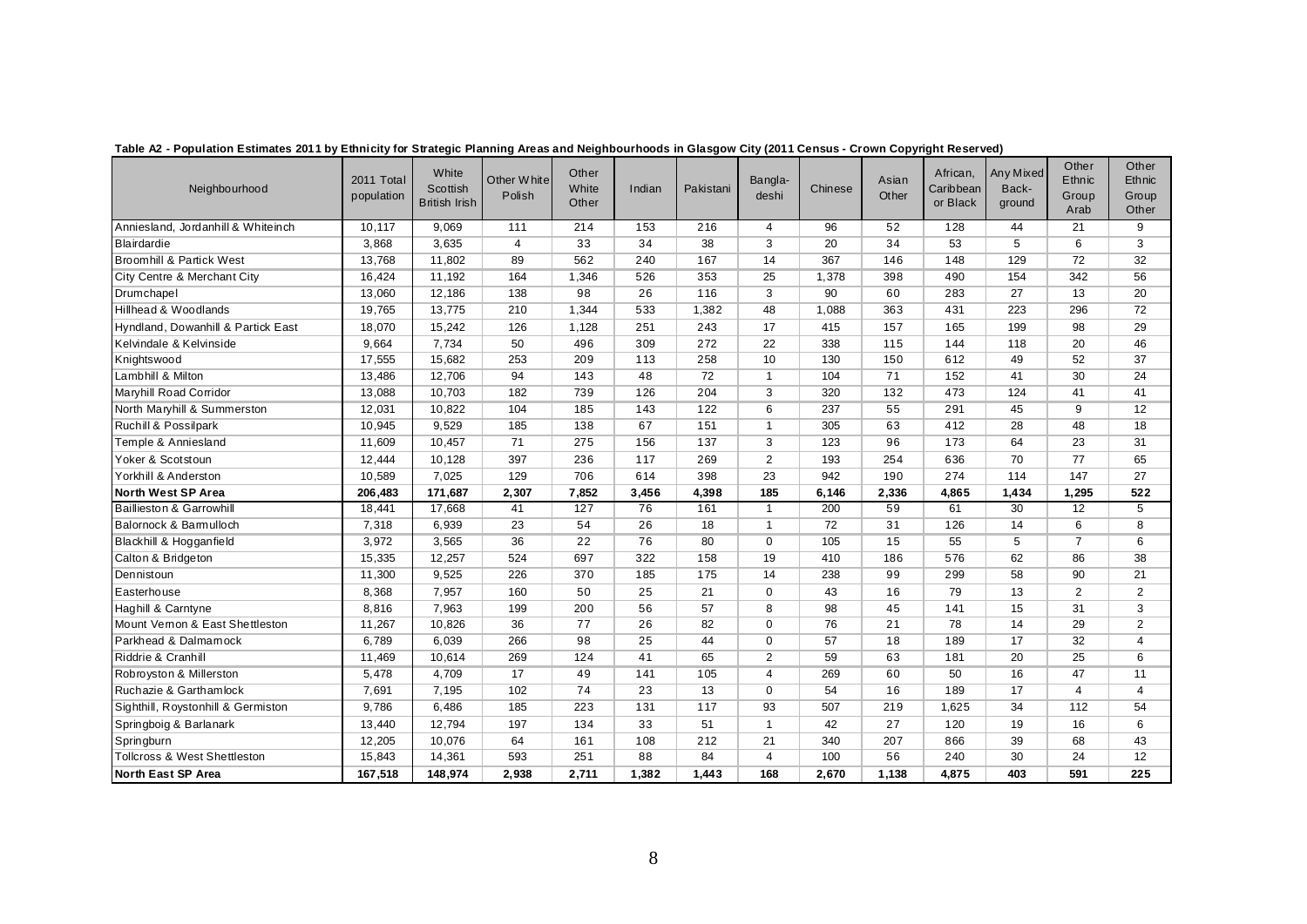| Neighbourhood                     | 2011 Total<br>population | White<br>Scottish<br><b>British Irish</b> | Other White<br>Polish | Other<br>White<br>Other | Indian | Pakistani | Bangla-<br>deshi | Chinese | Asian<br>Other | African,<br>Caribbean<br>or Black | Any Mixed<br>Back-<br>ground | Other<br>Ethnic<br>Group<br>Arab | Other<br>Ethnic<br>Group<br>Other |
|-----------------------------------|--------------------------|-------------------------------------------|-----------------------|-------------------------|--------|-----------|------------------|---------|----------------|-----------------------------------|------------------------------|----------------------------------|-----------------------------------|
| Arden & Camwadric                 | 9,327                    | 7.387                                     | 485                   | 153                     | 67     | 674       | $\overline{2}$   | 96      | 100            | 303                               | 40                           | 5                                | 15                                |
| Bellahouston, Craigton & Mosspark | 8,898                    | 7.970                                     | 45                    | 103                     | 96     | 436       | $\mathbf 0$      | 46      | 38             | 97                                | 44                           | 14                               | 9                                 |
| <b>Carmunnock</b>                 | 1,705                    | 1.603                                     | 11                    | 29                      | 4      | 31        | $\overline{1}$   | 9       | $\mathbf{1}$   | 8                                 | $\overline{2}$               | 5                                | $\overline{1}$                    |
| Castlemilk                        | 14,141                   | 13,268                                    | 181                   | 95                      | 47     | 147       | $\overline{2}$   | 40      | 33             | 275                               | 21                           | 11                               | 21                                |
| Cathcart & Simshill               | 6,596                    | 6.123                                     | 23                    | 102                     | 42     | 220       | $\overline{4}$   | 20      | 18             | 17                                | 23                           | $\overline{2}$                   | 2                                 |
| Corkerhill & North Pollok         | 4,487                    | 4,196                                     | 59                    | 30                      | 10     | 92        | $\mathbf 0$      | 18      | 18             | 32                                | 12                           | 5                                | 15                                |
| Croftfoot                         | 6,506                    | 6.087                                     | 42                    | 88                      | 42     | 156       | $\mathbf 0$      | 23      | 11             | 30                                | 21                           | $\mathbf 1$                      | 5                                 |
| Crookston & South Cardonald       | 8,072                    | 7,358                                     | 83                    | 78                      | 43     | 150       | 8                | 66      | 46             | 195                               | 24                           | 15                               | 6                                 |
| Govanhill                         | 14,365                   | 8,713                                     | 366                   | 529                     | 401    | 3,093     | 26               | 127     | 474            | 343                               | 118                          | 111                              | 64                                |
| <b>Greater Gorbals</b>            | 8,466                    | 6.915                                     | 191                   | 228                     | 131    | 183       | 3                | 149     | 111            | 453                               | 36                           | 48                               | 18                                |
| Greater Govan                     | 12,953                   | 11.106                                    | 555                   | 186                     | 130    | 204       | 5                | 83      | 121            | 447                               | 46                           | 48                               | 22                                |
| Ibrox & Kingston                  | 11,947                   | 8,414                                     | 343                   | 350                     | 683    | 1,034     | 10               | 232     | 213            | 501                               | 64                           | 75                               | 28                                |
| Kingspark & Mount Florida         | 9,499                    | 8.483                                     | 55                    | 192                     | 69     | 465       | $\overline{1}$   | 79      | 48             | 58                                | 34                           | $\overline{7}$                   | 8                                 |
| Langside & Battlefield            | 13,428                   | 11,663                                    | 106                   | 380                     | 150    | 623       | 5                | 98      | 82             | 145                               | 110                          | 39                               | 27                                |
| Newlands & Cathcart               | 7,164                    | 6,280                                     | 23                    | 108                     | 93     | 476       | 2                | 47      | 36             | 36                                | 42                           | 16                               | 5                                 |
| North Cardonald & Penilee         | 13,698                   | 12,626                                    | 81                    | 112                     | 291    | 221       | $\mathbf{1}$     | 18      | 77             | 147                               | 37                           | 72                               | 15                                |
| Pollok                            | 12,006                   | 10.882                                    | 40                    | 109                     | 164    | 454       | 6                | 108     | 56             | 129                               | 29                           | 24                               | 5                                 |
| Pollokshaws & Mansewood           | 11,522                   | 9,482                                     | 155                   | 238                     | 177    | 673       | 6                | 105     | 127            | 393                               | 73                           | 55                               | 38                                |
| Pollokshields East                | 8,093                    | 3.508                                     | 86                    | 230                     | 400    | 3.055     | $\overline{1}$   | 66      | 172            | 343                               | 81                           | 109                              | 42                                |
| Pollokshields West                | 7,114                    | 4,293                                     | 19                    | 170                     | 303    | 1,992     | 8                | 84      | 72             | 76                                | 45                           | 32                               | 20                                |
| Priesthill & Househillwood        | 8,178                    | 7,695                                     | 64                    | 52                      | 33     | 86        | 2                | 59      | 19             | 137                               | 18                           | $\overline{7}$                   | 6                                 |
| Shawlands & Strathbungo           | 8,413                    | 6,778                                     | 77                    | 301                     | 160    | 724       | 11               | 47      | 91             | 120                               | 73                           | 12                               | 19                                |
| South Nitshill & Darnley          | 7,976                    | 5,997                                     | 19                    | 57                      | 242    | 1,263     | $\overline{1}$   | 228     | 58             | 42                                | 36                           | 11                               | 22                                |
| Toryglen                          | 4,690                    | 4,135                                     | 52                    | 49                      | 24     | 112       | $\mathbf 0$      | 25      | 70             | 179                               | 13                           | 21                               | 10                                |
| <b>South SP Area</b>              | 219,244                  | 180,962                                   | 3,161                 | 3,969                   | 3.802  | 16,564    | 105              | 1.873   | 2,092          | 4,506                             | 1,042                        | 745                              | 423                               |
| <b>Glasgow City</b>               | 593,245                  | 501,623                                   | 8,406                 | 14,532                  | 8,640  | 22,405    | 458              | 10,689  | 5,566          | 14,246                            | 2,879                        | 2,631                            | 1,170                             |

**Table A2 - Population Estimates 2011 by Ethnicity for Strategic Planning Areas and Neighbourhoods in Glasgow City (2011 Census - Crown Copyright Reserved)**

**Source: National Records of Scotland - 2011 Census - CROWN COPRIGHT RESERVED**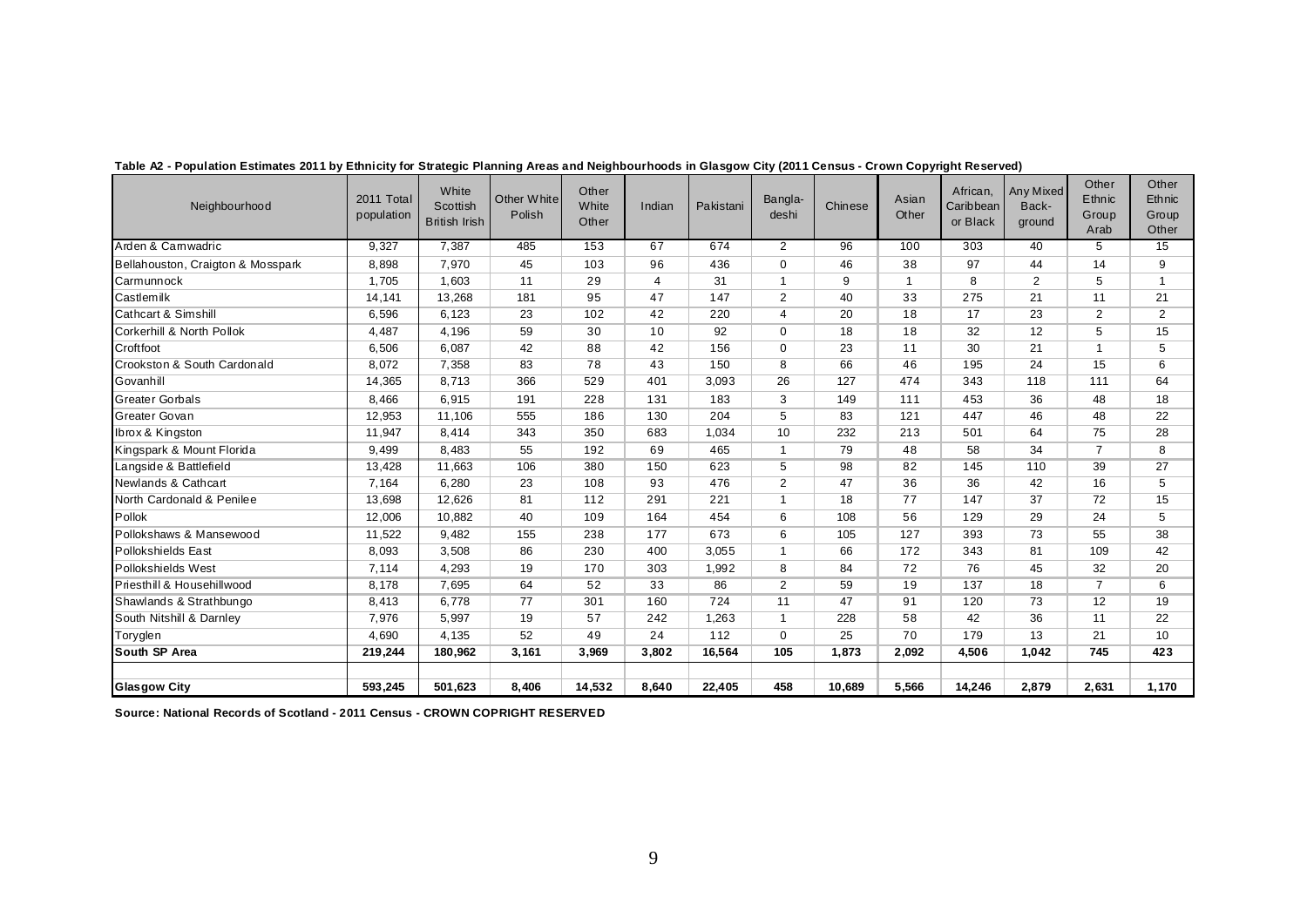|                                         | 2001                | 2001                                        | 2001                    | 2001                       | 2011                | 2011                                        | 2011             | 2011                       | 2001-2011                                   | 2001-2011        | 2001-2011                  |
|-----------------------------------------|---------------------|---------------------------------------------|-------------------------|----------------------------|---------------------|---------------------------------------------|------------------|----------------------------|---------------------------------------------|------------------|----------------------------|
| Neighbourhood                           | Total<br>population | % White<br>Scottish<br><b>British Irish</b> | % Other<br><b>White</b> | % BME excl.<br>Other White | Total<br>population | % White<br>Scottish<br><b>British Irish</b> | % Other<br>White | % BME excl.<br>Other White | % White<br>Scottish<br><b>British Irish</b> | % Other<br>White | % BME excl.<br>Other White |
| Anniesland, Jordanhill & Whiteinch      | 9,738               | 94.4%                                       | 1.8%                    | 3.8%                       | 10,117              | 89.6%                                       | 3.2%             | 7.1%                       | $-4.8%$                                     | 1.4%             | 3.3%                       |
| <b>Blairdardie</b>                      | 3,784               | 97.5%                                       | 0.6%                    | 1.9%                       | 3,868               | 94.0%                                       | 1.0%             | 5.1%                       | $-3.5%$                                     | 0.4%             | 3.1%                       |
| <b>Broomhill &amp; Partick West</b>     | 11,269              | 93.2%                                       | 2.4%                    | 4.4%                       | 13,768              | 85.7%                                       | 4.7%             | 9.6%                       | $-7.4%$                                     | 2.3%             | 5.1%                       |
| City Centre & Merchant City             | 12,073              | 81.3%                                       | 7.4%                    | 11.3%                      | 16,424              | 68.1%                                       | 9.2%             | 22.7%                      | $-13.2%$                                    | 1.8%             | 11.4%                      |
| Drumchapel                              | 13,453              | 98.4%                                       | 0.7%                    | 1.0%                       | 13,060              | 93.3%                                       | 1.8%             | 4.9%                       | $-5.1%$                                     | 1.1%             | 3.9%                       |
| Hillhead & Woodlands                    | 18,507              | 79.8%                                       | 4.7%                    | 15.5%                      | 19,765              | 69.7%                                       | 7.9%             | 22.4%                      | $-10.1%$                                    | 3.1%             | 6.9%                       |
| Hyndland, Dowanhill & Partick East      | 17,122              | 90.0%                                       | 5.5%                    | 4.5%                       | 18,070              | 84.3%                                       | 6.9%             | 8.7%                       | $-5.7%$                                     | 1.5%             | 4.2%                       |
| Kelvindale & Kelvinside                 | 9,242               | 86.2%                                       | 4.7%                    | 9.1%                       | 9,664               | 80.0%                                       | 5.6%             | 14.3%                      | $-6.2%$                                     | 0.9%             | 5.2%                       |
| Knightswood                             | 17,111              | 97.5%                                       | 1.0%                    | 1.6%                       | 17,555              | 89.3%                                       | 2.6%             | 8.0%                       | $-8.1%$                                     | 1.7%             | 6.4%                       |
| Lambhill & Milton                       | 13,922              | 97.8%                                       | 0.7%                    | 1.5%                       | 13,486              | 94.2%                                       | 1.8%             | 4.0%                       | $-3.6%$                                     | 1.1%             | 2.5%                       |
| Maryhill Road Corridor                  | 12,921              | 91.7%                                       | 3.6%                    | 4.7%                       | 13,088              | 81.8%                                       | 7.0%             | 11.2%                      | $-9.9%$                                     | 3.4%             | 6.5%                       |
| North Maryhill & Summerston             | 12,569              | 95.3%                                       | 1.1%                    | 3.6%                       | 12,031              | 90.0%                                       | 2.4%             | 7.6%                       | $-5.4%$                                     | 1.3%             | 4.1%                       |
| Ruchill & Possilpark                    | 10,096              | 98.0%                                       | 0.5%                    | 1.4%                       | 10,945              | 87.1%                                       | 3.0%             | 10.0%                      | $-11.0%$                                    | 2.4%             | 8.6%                       |
| Temple & Anniesland                     | 10,888              | 96.0%                                       | 1.4%                    | 2.6%                       | 11,609              | 90.1%                                       | 3.0%             | 6.9%                       | $-5.9%$                                     | 1.6%             | 4.3%                       |
| Yoker & Scotstoun                       | 11,751              | 93.9%                                       | 1.9%                    | 4.1%                       | 12,444              | 81.4%                                       | 5.1%             | 13.5%                      | $-12.5%$                                    | 3.2%             | 9.4%                       |
| Yorkhill & Anderston                    | 8,264               | 80.6%                                       | 7.4%                    | 12.0%                      | 10,589              | 66.3%                                       | 7.9%             | 25.8%                      | $-14.2%$                                    | 0.5%             | 13.8%                      |
| North West SP Area                      | 192,710             | 91.7%                                       | 2.9%                    | 5.4%                       | 206,483             | 83.1%                                       | 4.9%             | 11.9%                      | $-8.6%$                                     | 2.0%             | 6.6%                       |
| <b>Baillieston &amp; Garrowhill</b>     | 18,480              | 97.2%                                       | 0.5%                    | 2.3%                       | 18,441              | 95.8%                                       | 0.9%             | 3.3%                       | $-1.4%$                                     | 0.4%             | 1.0%                       |
| Balornock & Barmulloch                  | 8,054               | 98.8%                                       | 0.5%                    | 0.6%                       | 7,318               | 94.8%                                       | 1.1%             | 4.1%                       | $-4.0%$                                     | 0.5%             | 3.5%                       |
| Blackhill & Hogganfield                 | 3,823               | 92.5%                                       | 0.5%                    | 7.0%                       | 3,972               | 89.8%                                       | 1.5%             | 8.8%                       | $-2.8%$                                     | 1.0%             | 1.8%                       |
| Calton & Bridgeton                      | 12,008              | 94.2%                                       | 2.7%                    | 3.1%                       | 15,335              | 79.9%                                       | 8.0%             | 12.1%                      | $-14.3%$                                    | 5.3%             | 9.0%                       |
| Dennistoun                              | 10,579              | 94.4%                                       | 2.3%                    | 3.3%                       | 11,300              | 84.3%                                       | 5.3%             | 10.4%                      | $-10.1%$                                    | 3.0%             | 7.1%                       |
| Easterhouse                             | 10,023              | 99.0%                                       | 0.3%                    | 0.7%                       | 8,368               | 95.1%                                       | 2.5%             | 2.4%                       | $-3.9%$                                     | 2.2%             | 1.7%                       |
| Haghill & Carntyne                      | 9,134               | 97.6%                                       | 0.8%                    | 1.5%                       | 8,816               | 90.3%                                       | 4.5%             | 5.1%                       | $-7.3%$                                     | 3.7%             | 3.6%                       |
| Mount Vemon & East Shettleston          | 11,925              | 98.2%                                       | 0.8%                    | 1.0%                       | 11,267              | 96.1%                                       | 1.0%             | 2.9%                       | $-2.2%$                                     | 0.2%             | 1.9%                       |
| Parkhead & Dalmamock                    | 6,996               | 98.9%                                       | 0.5%                    | 0.6%                       | 6,789               | 89.0%                                       | 5.4%             | 5.7%                       | $-9.9%$                                     | 4.9%             | 5.0%                       |
| Riddrie & Cranhill                      | 11,001              | 98.9%                                       | 0.7%                    | 0.4%                       | 11,469              | 92.5%                                       | 3.4%             | 4.0%                       | $-6.4%$                                     | 2.7%             | 3.6%                       |
| Robroyston & Millerston                 | 4,842               | 91.7%                                       | 1.2%                    | 7.1%                       | 5,478               | 86.0%                                       | 1.2%             | 12.8%                      | $-5.8%$                                     | 0.0%             | 5.8%                       |
| Ruchazie & Garthamlock                  | 7,681               | 98.6%                                       | 0.6%                    | 0.7%                       | 7,691               | 93.6%                                       | 2.3%             | 4.2%                       | $-5.1%$                                     | 1.7%             | 3.4%                       |
| Sighthill, Roystonhill & Germiston      | 11,400              | 86.4%                                       | 2.5%                    | 11.2%                      | 9,786               | 66.3%                                       | 4.2%             | 29.6%                      | $-20.1%$                                    | 1.7%             | 18.4%                      |
| Springboig & Barlanark                  | 13,566              | 99.0%                                       | 0.4%                    | 0.6%                       | 13,440              | 95.2%                                       | 2.5%             | 2.3%                       | $-3.9%$                                     | 2.1%             | 1.8%                       |
| Springburn                              | 12,952              | 95.7%                                       | 1.3%                    | 3.0%                       | 12,205              | 82.6%                                       | 1.8%             | 15.6%                      | $-13.1%$                                    | 0.6%             | 12.6%                      |
| <b>Tollcross &amp; West Shettleston</b> | 16, 163             | 97.9%                                       | 0.7%                    | 1.4%                       | 15,843              | 90.6%                                       | 5.3%             | 4.0%                       | $-7.2%$                                     | 4.6%             | 2.6%                       |
| North East SP Area                      | 168,627             | 96.4%                                       | 1.0%                    | 2.5%                       | 167,518             | 88.9%                                       | 3.4%             | 7.7%                       | $-7.5%$                                     | 2.3%             | 5.2%                       |

**Table A3 - Changes in Ethnicity 2001-2011 for Strategic Planning Areas and Neighbourhoods in Glasgow City (estimates 2001 and 2011 Census)**